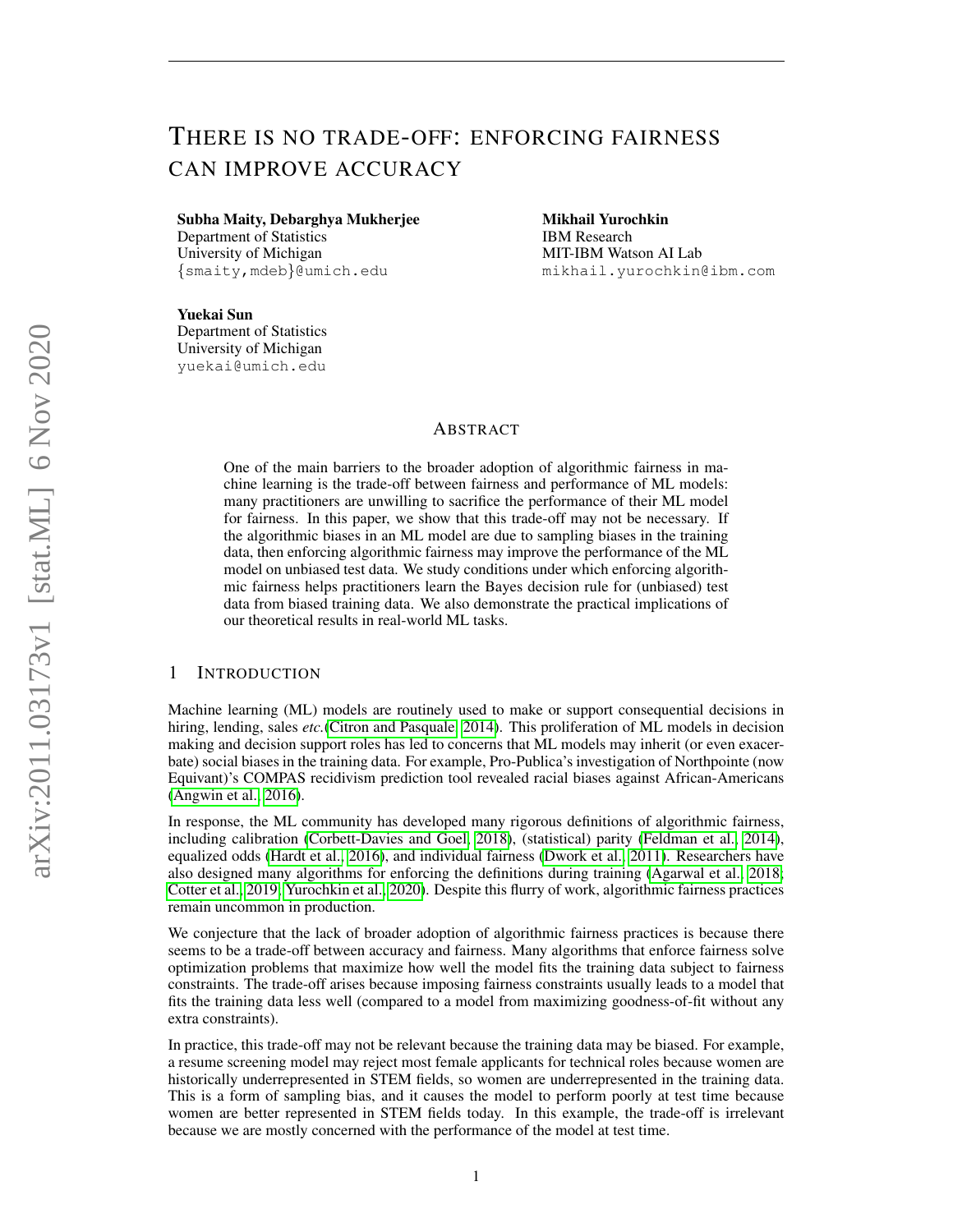There are many other examples of algorithmic bias arising due to biases in the training data. As another example, the systemic racism in the US criminal justice system disproportionately affects African-Americans, leading to higher rates of arrest, conviction, and incarceration. It is no surprise that recidivism prediction instruments trained on such biased data is biased against African-Americans [\(Angwin et al., 2016\)](#page-8-1). In 2014, then U.S. Attorney General Eric Holder warned that recidivism prediction instruments "may exacerbate unwarranted and unjust disparities that are already far too common in our criminal justice system and in our society".

In this paper, we study whether enforcing fairness leads to more accurate ML models. This provides an alternative argument for broader adoption of algorithmic fairness practices. Instead of viewing fairness as an intrinsically desirable property of ML models, we show that enforcing fairness helps ML models recover from biases in the training data. Our main contributions are:

- 1. We decompose the bias in the training data into two parts: a recoverable part orthogonal to the fair constraint and a non-recoverable part. We also derive necessary and sufficient conditions under which which enforcing fairness on the training data leads to the Bayes optimal model at test time (see Theorem [3.4\)](#page-4-0).
- 2. We show that it is possible to completely overcome the recoverable part of the bias (hence its name) by enforcing an appropriate risk-based notion of algorithmic fairness. This is possible regardless of the magnitude of this part of the bias (see Corollary [3.5\)](#page-4-1).
- 3. We specialize our results to recidivism prediction task and demonstrate the benefits of enforcing fairness empirically (see section [4\)](#page-6-0).

# 2 PROBLEM SETUP

To keep things simple, we consider a standard classification setup. Our results generalize readily to other supervised learning problems (see Appendix [B](#page-10-0) for details).

Let  $\mathcal{X} \subset \mathbb{R}^d$  be the feature space,  $\mathcal{Y}$  be the set of possible labels, and  $\mathcal{A}$  be the set of possible values of the sensitive attribute. In this setup, training and test examples are tuples of the form  $(X, A, Y) \in \mathcal{X} \times \mathcal{A} \times \mathcal{Y}$ . If the ML task is predicting whether a borrower will default on a loan, then each training/test example corresponds to a loan. The features in  $X$  may include the borrower's credit history, income level, and outstanding debts; the label  $Y \in \{0, 1\}$  encodes whether the borrower defaulted on the loan; the sensitive attribute may be the borrower's gender or race.

Let  $P^*$  and  $\tilde{P}$  be probability distributions on  $\mathcal{X} \times \mathcal{A} \times \mathcal{Y}$ . We consider  $P^*$  as the unbiased distribution from which samples at test time come from and  $\tilde{P}$  as the biased distribution from which the training data comes from. Let  $\mathcal{H} = \{h : \mathcal{X} \to \mathcal{Y}\}\$ be a model class (*e.g.* neural nets with a particular architecture) and  $\ell$  be a loss function. Our goal is to learn the unbiased Bayes decision rule

<span id="page-1-0"></span>
$$
h^* \in \arg\min_{h \in \mathcal{H}} L^*(h) \triangleq \mathbb{E}^* \big[ \ell(h(X), Y) \big],\tag{2.1}
$$

where  $\mathbb{E}^*$  denotes expectation with respect to  $P^*$ , using only the biased training data from  $\widetilde{P}$ . Without further assumptions on  $P^*$ , this goal is impossible. To facilitate our goal, we assume the unbiased Bayes decision rule is algorithmically fair in some sense and hope that enforcing the correct notion of fairness allows us to recover  $h^*$  from  $\tilde{P}$ . In the rest of this section, we (i) make precise the working notion of algorithmic fairness, (ii) describe the allowable differences between  $P^*$  and  $\tilde{P}$ , and (iii) elaborate on how to enforce algorithmic fairness during training.

#### 2.1 RISK-BASED NOTIONS OF ALGORITHMIC FAIRNESS

To keep things simple, we focus on two risk-based notions of algorithmic fairness in this paper (but our results are valid more generally). The two notions we consider are closely related to common notions of algorithmic fairness, and are widely used in practice to measure algorithmic bias.

The first notion of algorithmic fairness we consider is **risk parity (RP)**. This definition is motivated by the notion of *demographic parity (DP)* in classification. Recall DP requires the *output* of the ML model  $h(X)$  to be independent of the sensitive attribute A:  $h(X) \perp A$ . RP imposes a similar condition on the *risk* of the ML model.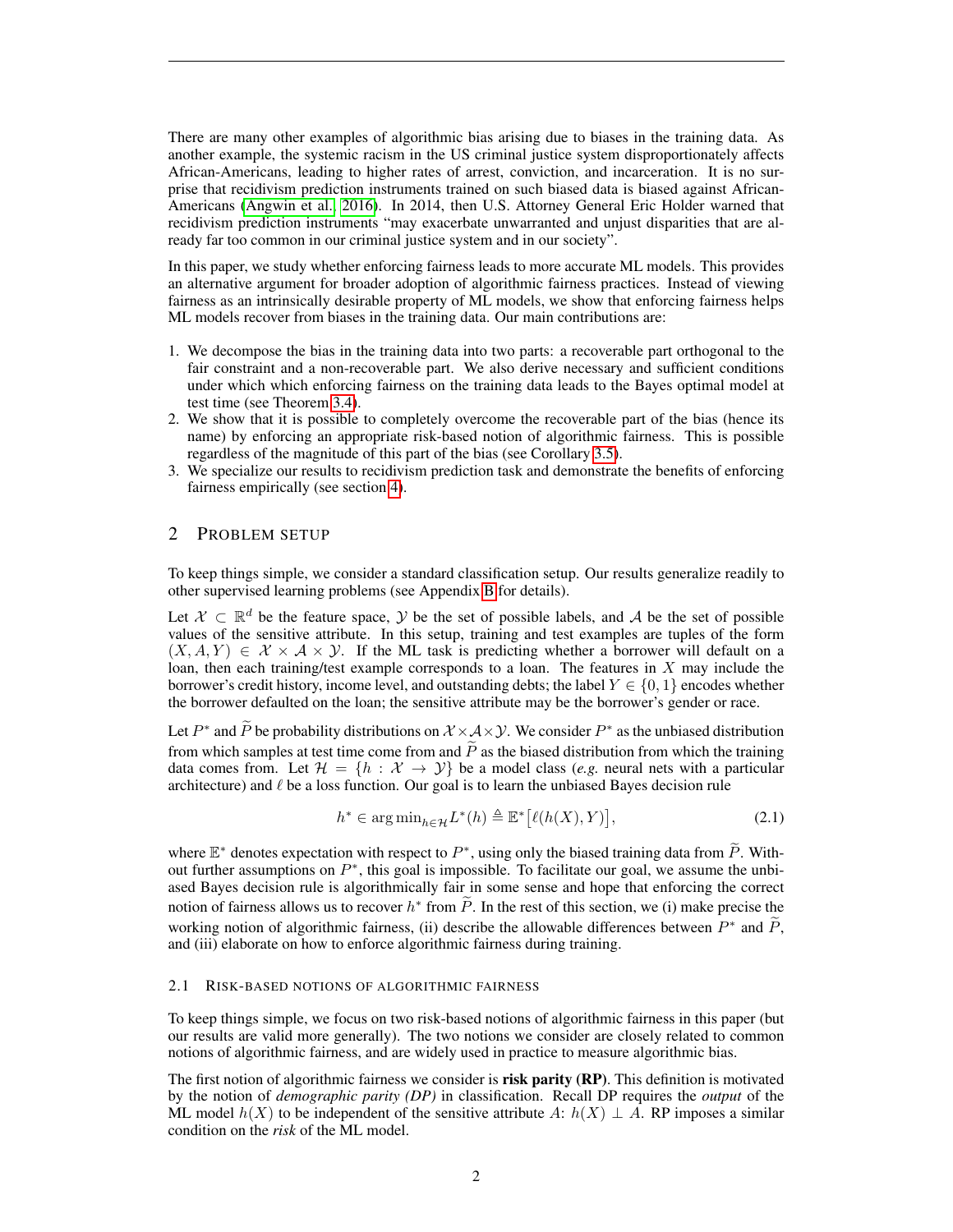Definition 2.1 (risk parity). *ML model* h *satisfies risk parity with respect to data distribution* P *if*

$$
\mathbb{E}_{P}[\ell(h(X),Y) | A = a] = \mathbb{E}_{P}[\ell(h(X),Y) | A = a'] \text{ for all } a, a' \in \mathcal{A}.
$$

RP is widely used in practice to measure algorithmic bias in ML models. For example, the US National Institute of Standards and Technology (NIST) tested facial recognition systems and found that the systems misidentify blacks at rates 5 to 10 times higher than whites [Simonite](#page-9-3) [\(2019\)](#page-9-3). By comparing the error rates of the system on blacks and whites, NIST is implicitly adopting RP as its definition of algorithmic fairness.

The second notion of algorithmic fairness that we consider is **conditional risk parity (CRP)**. This definition is similar to the notion of *equalized odds (EO)* [\(Hardt et al., 2016\)](#page-9-1) in classification. Recall EO requires the *output* of the ML model  $h(X)$  to be independent of the sensitive attribute A *conditioned on the label*:  $h(X) \perp A \mid Y$ . CRP imposes a similar condition on the *risk* of the ML model; *i.e.* the risk of the ML model must be independent of the sensitive attribute conditioned on the label.

Definition 2.2 (conditional risk parity). *An ML model* h *satisfies conditional risk parity with respect to data distribution* P *and label* y *if*

$$
\mathbb{E}_{P}[\ell(h(X),Y) \mid A=a,Y=y] = \mathbb{E}_{P}[\ell(h(X),Y) \mid A=a',Y=y] \text{ for all } a,a' \in \mathcal{A}, y \in \mathcal{Y}.
$$

*We say an ML model* h *satisfies CRP with respect to* P *(without mentioning a label value) iff it satisfies CRP with respect to P and all label values*  $y \in \mathcal{Y}$ *.* 

We observe that EO implies CRP because  $\ell(h(X), y)$  is a function of  $h(X)$  after conditioning on A and Y . CRP is also closely related to *error rate balance* [\(Chouldechova, 2017\)](#page-8-6) and *overall accuracy equality* [\(Berk et al., 2017\)](#page-8-7) in classification.

As we shall see, both RP and CRP are instances of a general fairness constraint. The general form of a risk-based notion of algorithmic fairness is

$$
\mathbb{E}_P\left[\ell(h(X),Y) \mid A=a, V=v\right] = \mathbb{E}_P\left[\ell(h(X),Y) \mid A=a', V=v\right] \text{ for all } a, a' \in \mathcal{A}, v \in \mathcal{V},\tag{2.2}
$$

where  $V$  is known as the **discriminative attribute** [\(Ritov et al., 2017\)](#page-9-4). To keep things simple, we assume  $V$  is finite-valued, but it is possible to generalize our results to risk-based notions of algorithmic fairness with more general  $V$ 's (see Appendix [B\)](#page-10-0). For RP,  $V$  is a trivial random variable; for CRP,  $V$  is  $Y$ . It is not hard to see that risk-based notions of algorithmic fairness are equivalent to linear constraints on the risk profiles of ML models:

$$
R(h) \triangleq \left[ \mathbb{E}_{P} \left[ \ell(h(X), Y) \mid A = a, V = v \right] \right]_{a \in \mathcal{A}, v \in \mathcal{V}}
$$

The general fairness constraint has the form  $R(h) \in \mathcal{F}$ , where  $\mathcal F$  is a subspace. Figure [1](#page-5-0) provides some examples of risk sets and when it is possible to recover Bayes' classifier. We wrap up this subsection by presenting general structure of risk profiles under RP and CRP constraints:

**Example 2.3** (risk parity). *Define*  $R^{\text{RP}}(h) \in \mathbb{R}^{|\mathcal{A}|}$  *as the vector whose entries are* 

$$
R_a^{\rm RP}(h) \triangleq \mathbb{E}_P\left[\ell(h(X),Y) \mid A=a\right].
$$

In terms of  $R^{\text{RP}}_a(h)$ , RP with respect to P implies that  $R^{\text{RP}}_a(h) = c$ **1** for some constant  $c \in \mathbb{R}$ . This *is a linear constraint: the set of risk profiles that satisfy the RP constraint is the subspace*

$$
\mathcal{F}_{\mathrm{RP}} \triangleq \{ R \in \mathbb{R}^{|\mathcal{A}|} \mid R = c\mathbf{1}, \mathbf{1} \in \mathbb{R}^{|\mathcal{A}|}, c \in \mathbb{R} \}.
$$

**Example 2.4** (conditional risk parity). *Define*  $R^{CRP}(h) \in \mathbb{R}^{|\mathcal{A}| \times |\mathcal{Y}|}$  *as the matrix whose entries are* 

$$
R_{a,y}^{\mathrm{CRP}}(h) \triangleq \mathbb{E}\big[\ell(h(X),Y) \mid A=a,Y=y\big].
$$

In terms of  $R_{a,y}^{\text{CRP}}(h)$ *, CRP with respect to P implies*  $R^{\text{CRP}}(h) = 1u^\top$ *. This is again a linear constraint: the set of risk profiles that satisfy the CRP constraint is the subspace*

$$
\mathcal{F}_{\mathrm{CRP}} \triangleq \{R \in \mathbb{R}^{|\mathcal{A}| \times |\mathcal{Y}|} \mid R = \mathbf{1} \mathbf{u}^{\top}, \mathbf{1} \in \mathbb{R}^{|\mathcal{A}|}, \mathbf{u} \in \mathbb{R}^{|\mathcal{Y}|}\}.
$$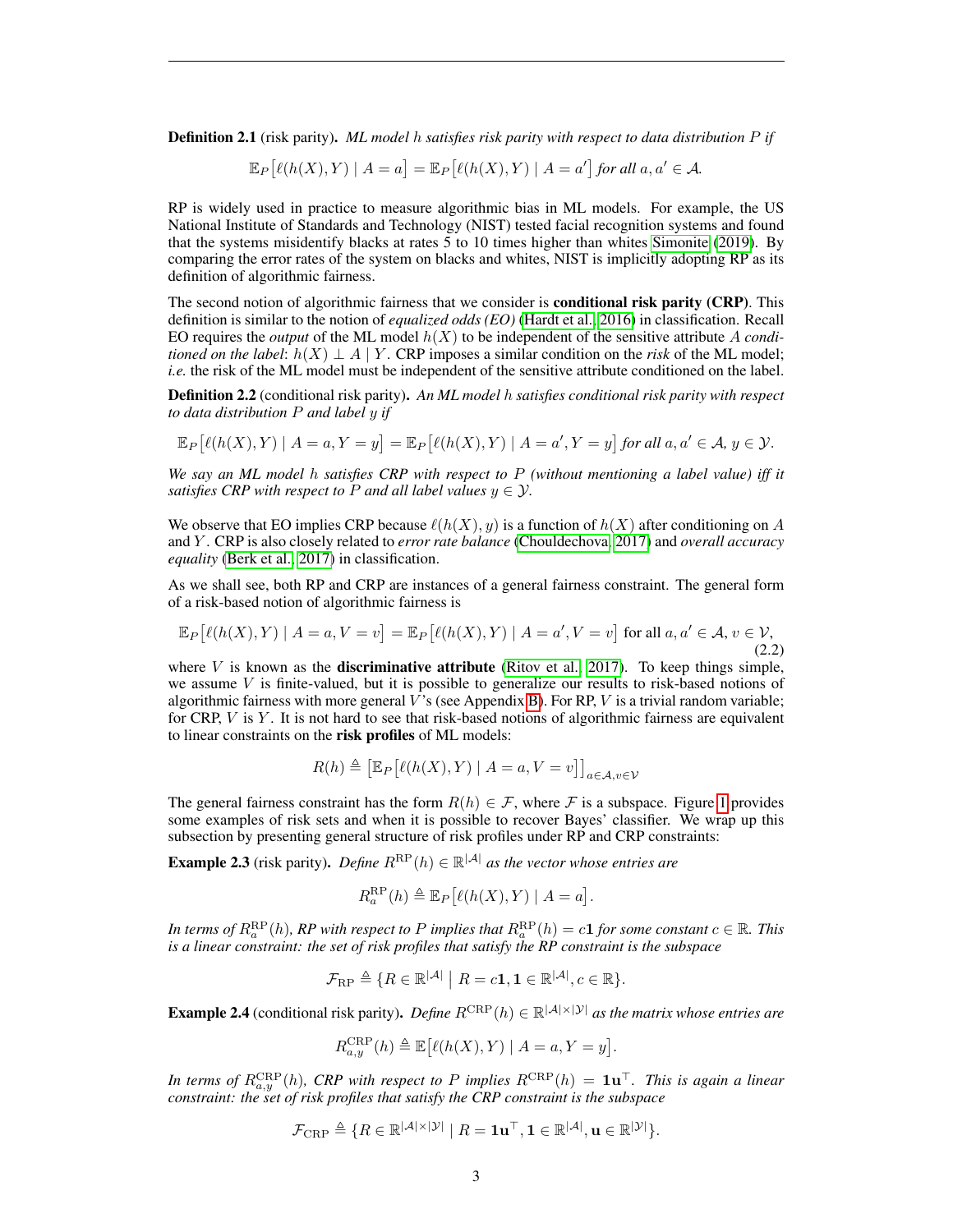## <span id="page-3-2"></span>2.2 BIAS IN THE TRAINING DATA

In this subsection, we describe the allowable differences between the unbiased distribution  $P^*$  and the distribution of the (biased) training data  $\ddot{P}$ . To relate the risk of ML models on the training data and at test time, we assume that the risk profiles of the models with respect to  $P^*$  and the profiles with respect to  $\overline{P}$  are identical:

<span id="page-3-0"></span>
$$
\mathbb{E}^* \big[ \ell(h(X), Y) \mid A = a, V = v \big] = \widetilde{\mathbb{E}} \big[ \ell(h(X), Y) \mid A = a, V = v \big] \text{ for all } a \in \mathcal{A}, v \in \mathcal{V}. \tag{2.3}
$$

This assumption is similar to the covariate shift and label shift assumptions in transfer learning. It is (slightly) less restrictive because it only requires the expected value (instead of all moments) of the loss to be identical in the training data and at test time. In fact, both covariate and label shift imply instances of [\(2.3\)](#page-3-0) (with appropriate discriminative attributes).

The choice of discriminative attributes is crucial. The general problem of learning the (unbiased) Bayes decision rule from biased training data is impossible because the (biased) training data may be totally uninformative of the risks of ML models at test time. A good choice of discriminative attributes keeps the training data informative by ensuring the risk profiles are identical on the training data and at test time. Here are two examples of good discriminative attributes.

Example 2.5 (Label bias). *In binary classification, training data may suffer from label bias. This kind of bias arises when positive examples from disadvantaged groups are under-represented in the training data. Here is an example of a data generating process that suffers from label bias: (i) sam*ple training examples  $(X_i, Y_i, A_i)$  *from*  $P^*$ , (ii) discard training examples from the disadvantaged *group* ( $A_i = 0$ ) with positive label ( $Y_i = 1$ ) with probability β. This leads to

$$
\widetilde{P}(X,Y,A) \propto P^*(X,Y,A) \cdot (1 - (1 - \beta) \mathbf{1}\{A = 0, Y = 1\}).
$$

*Because there are fewer positive examples from the disadvantaged group in the training data (compared to test data), this kind of bias causes the ML model to predict mostly negative outcomes for the disadvantaged group. In practice, this kind of bias may creep into the training data more subtly. For example, if human judgements is a crucial part of the data generating process, then implicit biases may lead to over-representation of negative examples from disadvantaged groups in the training data [\(Yeom and Tschantz, 2019\)](#page-9-5).*

*For training data with label bias, a good choice of discriminative attribute is the label. This is because the training data is a filtered version of the data at test time, and the filtering process only depends on the label (and sensitive attribute). Thus the class conditionals at test time are preserved in the training data; i.e.*  $\widetilde{P}_{X|a,y} = P_{X|a,y}^*$  for all  $a \in \mathcal{A}, y \in \mathcal{Y}$ .

Example 2.6 (feature bias). *In some classification problems, good discriminative attributes are features rather than the label. The classic example of this is the gender bias in Berkeley graduate admissions [\(Bickel et al., 1975\)](#page-8-8). In 1973, the graduate division of UC Berkeley admitted 44% of male applicants but only 35% of female applicants. This prompted allegations of gender bias in the admissions process. However, inspecting the admissions outcome per department reveals a "small but statistically significant bias in favor of women" [\(Bickel et al., 1975\)](#page-8-8). [Bickel et al.](#page-8-8) concluded that women tended to apply to highly competitive departments, which admit a smaller percentage of applicants, while men tended to apply to less competitive departments. In this example, the department feature is a good discriminative attribute.*

## 2.3 ENFORCING ALGORITHMIC FAIRNESS DURING TRAINING

Recall our goal is to learn the (unbiased) Bayes decision rule [\(2.1\)](#page-1-0). Unfortunately, we cannot solve (the empirical version of) [\(2.1\)](#page-1-0) because the training data is biased. Instead, we consider solving (the empirical version of)

<span id="page-3-1"></span>
$$
\begin{Bmatrix} \min_{h \in \mathcal{H}} & \widetilde{\mathbb{E}}\left[\ell(h(X), Y)\right] \\ \text{subject to} & R(h) \in \mathcal{F} \end{Bmatrix} \equiv \begin{Bmatrix} \min_{R \in \mathcal{R}} & \langle \widetilde{P}_{A,V}, R \rangle \\ \text{subject to} & R \in \mathcal{F} \end{Bmatrix}, \tag{2.4}
$$

where  $\mathcal{R} \triangleq \{R(h) \mid h \in \mathcal{H}\}\$ is the set of all possible risk profiles and  $\widetilde{P}_{A,V} \in [0,1]^{|A| \times |\mathcal{V}|}$  is the distribution of  $(A, V)$  (so  $\langle \widetilde{P}_{A,V}, R \rangle = \widetilde{\mathbb{E}}_{A,V} [R_{A,V}]$ ). We hope that the fair constraint in [\(2.4\)](#page-3-1) corrects the bias in the training data. As we shall see, this is possible if (i) the discriminative attribute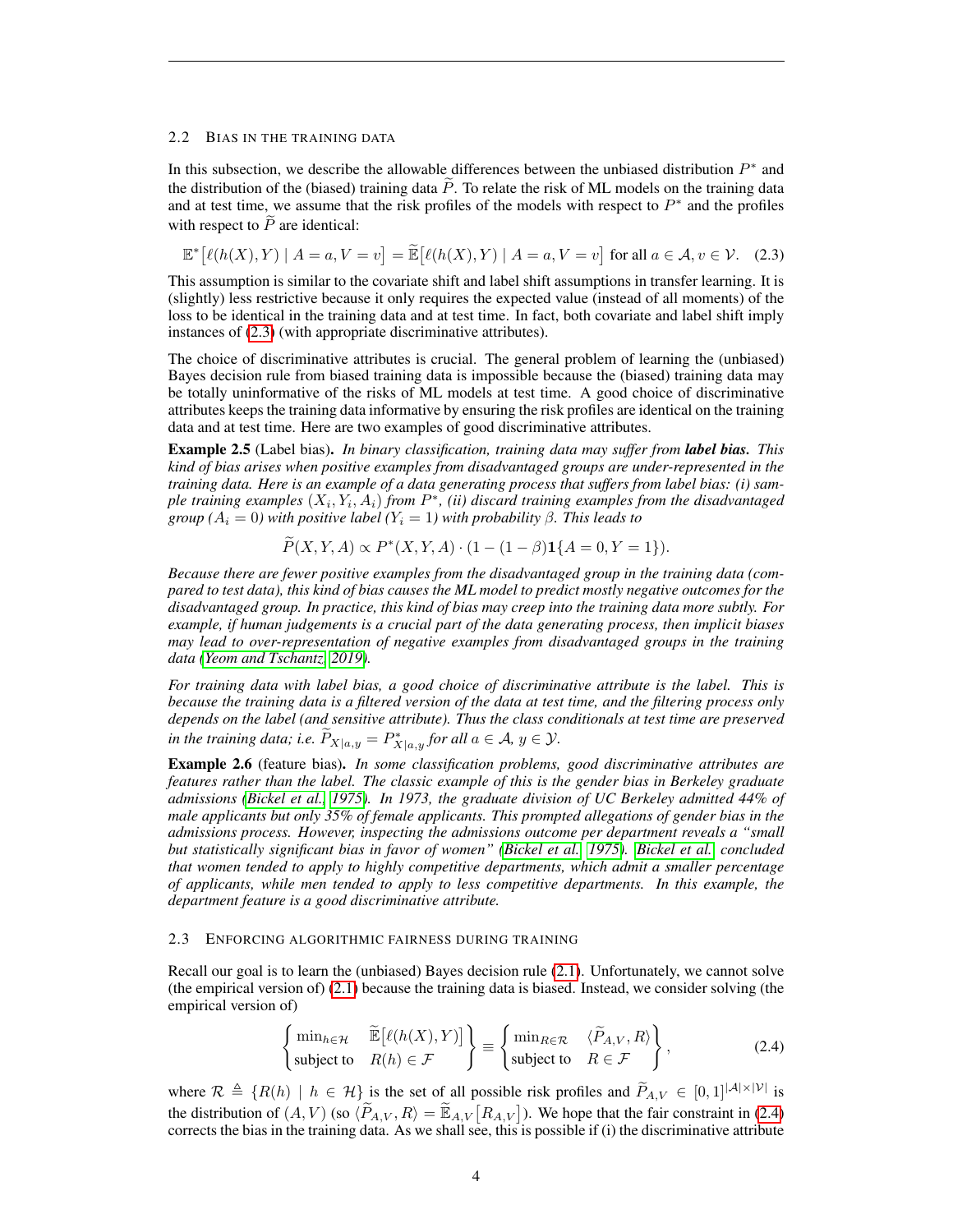is chosen such that the risk profiles on the training data and at test time are identical, and (ii) the bias is small in certain "directions".

Before moving on to the main result, we remark that that are efficient algorithms for solving [\(2.4\)](#page-3-1). One popular algorithm is a reductions approach by [Agarwal et al.](#page-8-4) [\(2018\)](#page-8-4). At a high level, the algorithm solves a sequence of weighted classification problems in which the weights are chosen so that the resulting classifier satisfies the desired algorithmic fairness constraints. This algorithm outputs randomized classifiers, which justifies one of the subsequent assumptions on [\(2.4\)](#page-3-1).

## <span id="page-4-6"></span>3 BENEFITS OF FAIR RISK MINIMIZATION

The main result provides necessary and sufficient conditions for recovering the unbiased Bayes' classifier with [\(2.4\)](#page-3-1). Before stating the main result, we state and justify our assumptions.

<span id="page-4-2"></span>Assumption 3.1. *The unconstrained risk minimizer on unbiased data is algorithmically fair; i.e.* arg  $\min_{R \in \mathcal{R}} \langle P^*, R \rangle \subseteq \mathcal{F}$ .

This assumption is necessary. If the unbiased Bayes classifier is not algorithmically fair, then there is no hope for [\(2.4\)](#page-3-1) to recover the unbiased Bayes classifier; there will always be a bias term. This assumption is also justified in many applications. For example, [Buolamwini and Gebru](#page-8-9) [\(2018\)](#page-8-9) and [Yang et al.](#page-9-6) [\(2020\)](#page-9-6) suggest collecting representative training data to improve the accuracy of computer vision systems on individuals from underrepresented demographic groups. We refer to section [5](#page-7-0) for a brief discussion on relaxing this assumption.

<span id="page-4-3"></span>Assumption 3.2. *The risk set* R *is convex.*

This assumption is innocuous because it is possible to convexify the risk set by considering randomized decision rules. A randomized decision rule is a distribution on the hypothesis class. To evaluate a randomized decision rule  $H$ , we sample a decision rule  $h$  from  $H$  and evaluate  $h$ . It is not hard to see that the risk profiles of randomized decision rules are convex combinations of the risk profiles of (non-randomized) decision rules, so including randomized decision rules convexifies the risk set.

<span id="page-4-4"></span>**Assumption 3.3.** The risk profiles of the models in H are identical with respect to  $P^*$  and  $\tilde{P}$ , i.e.

$$
\mathbb{E}^* \left[ \ell(h(X), Y) \mid A = a, V = v \right] = \tilde{\mathbb{E}} \left[ \ell(h(X), Y) \mid A = a, V = v \right] \text{ for all } a \in \mathcal{A}, v \in \mathcal{V}.
$$

This assumption is needed to keep the risk profiles on the (biased) training data informative for the (unbiased) test data. We refer to section [2.2](#page-3-2) for a more comprehensive discussion of this assumption.

<span id="page-4-0"></span>**Theorem 3.4.** *Under assumptions* [3.1,](#page-4-2) [3.2](#page-4-3) *and* [3.3](#page-4-4) *the fair risk minimization* [\(2.4\)](#page-3-1) *obtains*  $h \in H$ *such that*  $R(h) = R^*$  *if and only if* 

<span id="page-4-5"></span>
$$
\Pi_{\mathcal{F}}(P_{A,V}^* - \widetilde{P}_{A,V}) - P_{A,V}^* \in \mathcal{N}_{\mathcal{R}}(R^*) + \mathcal{F}^\perp.
$$
\n(3.1)

*where*  $P_{A,V}^*$  (resp.  $\widetilde{P}_{A,V}$ ) *is the marginal of*  $P^*$  (resp.  $\widetilde{P}$ ) with respect to  $(A, V)$ ,  $\mathcal{N}_{\mathcal{R}}(R^*)$  *is the normal cone of*  $\mathcal R$  *at*  $R^*$  *and*  $\Pi_{\mathcal F}$  *is the projection on the fair hyperplane.* 

Theorem [3.4](#page-4-0) characterizes the biases in the training data from which it is possible to totally recover by enforcing appropriate algorithmic fairness constraints. By totally recover from bias, we mean recovering the unbiased Bayes decision rule. To keep things simple, we stated our main result only for finite-valued discriminative attributes. Please see Appendix [B](#page-10-0) for a more general version of Theorem [3.4](#page-4-0) that applies to more general (including continuous-valued) discriminative attributes.

The main insight from Theorem [3.4](#page-4-0) (and its counterpart for continuous discriminative attributes in Appendix [B\)](#page-10-0) is a decomposition of the training bias  $\tilde{P}_{A,V} - P_{A,V}^*$  into two parts: a recoverable part orthogonal to the fair constraint and the remaining non-recoverable part. Enforcing an appropriate risk-based notion of algorithmic fairness overcomes the first part of the bias. This occurs regardless of the magnitude of this part of the bias. This is stated formally in Corollary [3.5.](#page-4-1) We also see this later in our computational results.

<span id="page-4-1"></span>**Corollary 3.5.** *A sufficient condition for* [\(3.1\)](#page-4-5) *is*  $\widetilde{P}_{A,V} - P_{A,V}^* \in \mathcal{F}^{\perp}$ .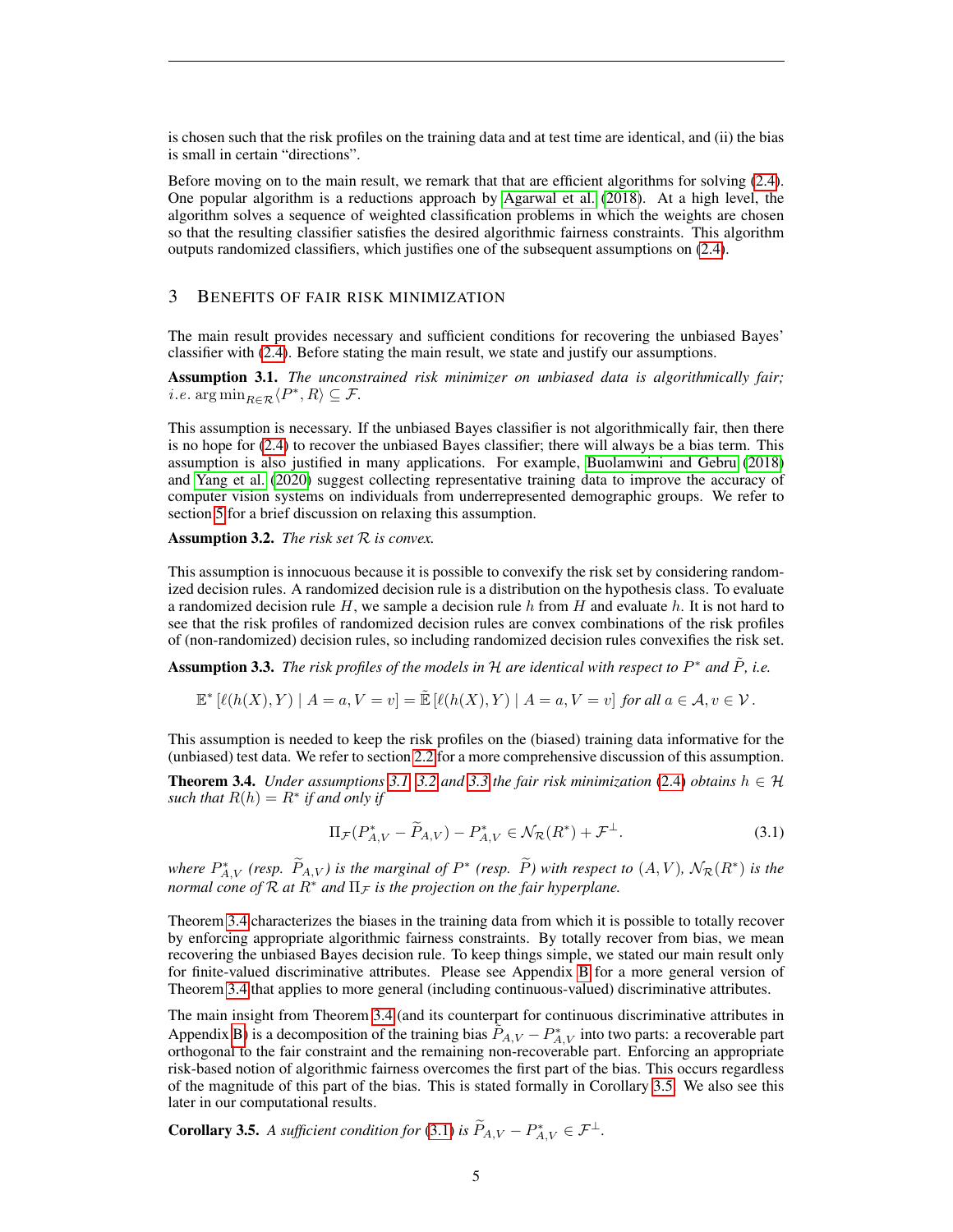

<span id="page-5-0"></span>Figure 1: Total recovery from training bias by enforcing risk parity. In this simple example, the training bias  $\tilde{P} - P^*$  is always atthonough to the side positive constraint (blue line) always orthogonal to the risk parity constraint (blue line) because  $\widetilde{P}$  and  $P^*$  are probability distributions. Thus if the training bias does not affect the risk profiles (*i.e.*  $\widetilde{P}$  satisfies Assumption [3.3\)](#page-4-4), then enforcing risk parity allows us to totally overcome the training bias. Unfortunately, to show an example in which the risk decomposes into recoverable and non-recoverable parts, we need (at least) two more dimensions.

*Proof of Corollary* [3.5.](#page-4-1) If  $\widetilde{P}_{A,V} - P_{A,V}^* \in \mathcal{F}^\perp$ , then  $\Pi_{\mathcal{F}}(P_{A,V}^* - \widetilde{P}_{A,V}) = 0$ , so we need to check that  $-P_{A,V}^* \in \mathcal{N}_{\mathcal{R}}(R^*) + \mathcal{F}^\perp$ . For any  $R \in \mathcal{R}$ ,

$$
\langle -P_{A,V}^*, R - R^* \rangle = \langle P_{A,V}^*, R^* - R \rangle \le 0
$$

as  $R^*$  is the minimum value of  $\langle P_{A,V}^*, R \rangle$  over R. This shows  $-P_{A,V}^* \in \mathcal{N}_{\mathcal{R}}(R^*)$  as desired.  $\Box$ 

Corollary [3.5](#page-4-1) allows large differences between  $\tilde{P}_{A,V}$  and its unbiased counterpart  $P_{A,V}^*$ , as long as the differences are confined to  $\mathcal{F}^{\perp}$ . Intuitively, [\(2.4\)](#page-3-1) enables practitioners to recover from large biases in  $\mathcal{F}^{\perp}$  because the algorithmic fairness constraint "soaks up" any component of  $\widetilde{P}_{A,V}$  in  $\mathcal{F}^{\perp}$ . We explore the implications of Corollary [3.5](#page-4-1) for risk parity and CRP.

**Risk Parity:** For RP, V is trivial random variable, hence  $\widetilde{P}_A - P_A^* \in \mathcal{F}_{RP}^{\perp}$  means that it has mean 0. This is true for any  $\tilde{P}_A$  as  $\langle P_A^*, 1 \rangle = \langle \tilde{P}_A, 1 \rangle = 1$ . Hence, the Bayes' classifier can be recovered under any perturbation. More specifically, recall the example of women historically underrepresented in STEM fields mentioned in the introduction. Such train data is biased in its gender representation which differs at test time where women are better represented. Classifiers trained on biased data with the risk Parity fairness constraint will generalize better at test time.

**Conditional risk parity:** In this case  $V = Y$  and the condition  $\widetilde{P}_{A,Y} - P_{A,Y}^* \in \mathcal{F}_{CRP}^{\perp}$  implies that the sum of each column of  $\tilde{P}_{A,Y} - P_{A,Y}^*$  must be 0. Hence, to recover the Bayes classifier under equalized odds fairness constraints, we are allowed to perturb  $P_{A,Y}^*$  in such a way, that they have the same column sums: i.e. for any label, we are allowed to perturb the distribution of protected attributes for that label, but we have to keep the marginal distribution of the label to be same for both  $\widetilde{P}_{A,Y}$  and  $P_{A,Y}^*$ . We investigate this scenario empirically in Section [4.](#page-6-0)

In practice, it is unlikely that the training bias is exactly orthogonal to the fair constraint, so Theorem [3.4](#page-4-0) is a more general recovery result that characterizes conditions under which fair risk minimization recovers the Bayes classifier. For this to happen, the remaining part of the bias must be small enough. Theorem [3.4](#page-4-0) provides a precise characterization of "small enough".

#### 3.1 RELATED WORK

Most of the prior works on algorithmic fairness assume fairness is an intrinsically desirable property of an ML model, but this assumption is unrealistic in practice [\(Agarwal et al., 2018;](#page-8-4) [Cotter et al.,](#page-8-5) [2019;](#page-8-5) [Yurochkin et al., 2020\)](#page-9-2). There is a small but growing line of work on how enforcing fairness helps ML models recover from bias in the training data. [Kleinberg and Raghavan](#page-9-7) [\(2018\)](#page-9-7); [Celis](#page-8-10) [et al.](#page-8-10) [\(2020\)](#page-8-10) consider strategies for correcting biases in hiring processes. They show that correcting the biases not only increases the fraction of successful applicants from the minority group but also boosts the quality of successful applicants. [Dutta et al.](#page-8-11) [\(2019\)](#page-8-11) study the accuracy-fairness trade-off in binary classification in terms of the separation of the classes within the protected groups. They explain the accuracy-fairness trade-off in terms of this separation and propose a way of achieving fairness without compromising separation by collecting more features.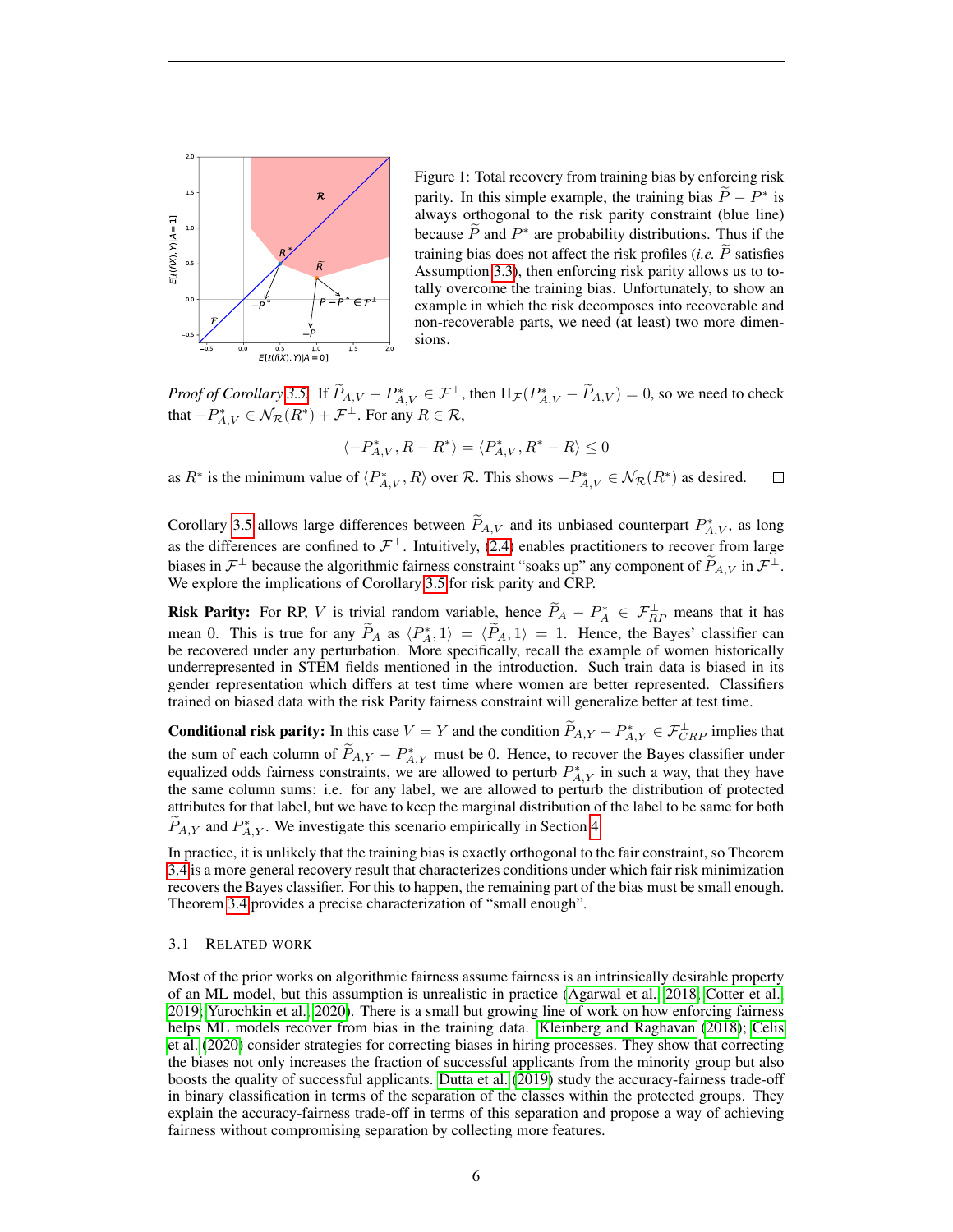

<span id="page-6-1"></span>Figure 2: Decision heatmaps for (left) baseline on train data from  $\tilde{P}$ ; (center left) fair classifier on train data from  $\tilde{P}$ ; (center right) baseline on test data from  $P^*$ ; (right) fair classifier on test data from  $P^*$ .  $P^*$ . Decision boundary of the fair classifier has larger slope better accounting for the group  $a = 1$ underrepresented in the train data. Consequently its performance is better on the unbiased test data.

[Blum and Stangl](#page-8-12) [\(2019\)](#page-8-12) study how common group fairness criteria help binary classification models recover from bias in the training data. In particular, they show that the equal opportunity criteria [\(Hardt et al., 2016\)](#page-9-1) recovers the Bayes classifier despite under-representation and labeling biases in the training data. Our results complement theirs. Instead of comparing the effects of enforcing various fairness criteria on training data with two types of biases, we characterize the types of biases that the fairness criteria help overcome. Our results also reveal the geometric underpinnings of the constants that arise in [Blum and Stangl'](#page-8-12)s results. Three other differences between our results and theirs are: (i) they only consider binary classification, while we consider all ML tasks that boil down to risk minimization, (ii) they allow some form of posterior drift (so the risk profiles of the models in H with respect to  $P^*$  and  $\tilde{P}$  may differ in some ways), but only permit marginal drift in the label  $(V = Y)$ , (iii) their conditions are sufficient for recovery of the fair Bayes decision rule (in their setting), while our conditions are also necessary (in our setting).

# <span id="page-6-0"></span>4 COMPUTATIONAL RESULTS

We verify the theoretical findings of the paper empirically. Our goal is to show that an algorithm trained with fairness constraints on the biased train data  $\vec{P}$  achieves superior performance on the true data generating  $P^*$  at test time in comparison to an algorithm trained without fairness considerations.

There are several algorithms in the literature that offer the functionality of empirical risk minimization subject to various fairness constraints, e.g. [Cotter et al.](#page-8-5) [\(2019\)](#page-8-5) and [Agarwal et al.](#page-8-4) [\(2018\)](#page-8-4). Any such algorithm will suffice to verify our theory. In our experiments we use Reductions fair classification algorithm [\(Agarwal et al., 2018\)](#page-8-4) with logistic regression as the base classifier. For the fairness constraint we consider Equalized Odds [\(Hardt et al., 2016\)](#page-9-1) (EO) — one of the major and more nuanced fairness definitions. We refer to Reductions algorithm trained with loose EO violation constraint as baseline and Reductions trained with tight EO violation constraint as fair classifier (please see Appendix [C](#page-12-0) for additional details and supplementary material for the code).

Simulations. We first verify the implications of Corollary [3.5](#page-4-1) using simulation studies. We follow the Conditional risk parity scenario from Section [3.](#page-4-6) Specifically, consider a binary classification problem with two protected groups, i.e.  $Y \in \{0, 1\}$  and  $A \in \{0, 1\}$ . We set  $P^*$  to have equal representation of protected groups conditioned on the label and biased data  $P$  to have one of the protected groups underrepresented. Specifically, let  $p_{ay} = P_{A=a, Y=y}$ , i.e. the  $a, y$ indexed element of  $P_{A,Y}$ ;  $p_{ay} = 0.25 \,\forall a, y$  for  $P^*$  and  $p_{1y} = p_{minor}$ ,  $p_{0y} = p_{major} = 0.5 - 1$  $p_{minor}$  for  $\tilde{P}$ . For both  $P^*$  and  $\tilde{P}$  we fix class marginals  $p_{0} = p_{1} = 0.5$  and generate Gaussian features  $X|A = a, Y = y \sim \mathcal{N}(\mu_{ay}, \Sigma_{ay})$ in 2-dimensions (see additional data generating



<span id="page-6-2"></span>Figure 3: Test accuracy on  $P^*$  and  $\widetilde{P}$  when trained on the (biased) data from  $P$ .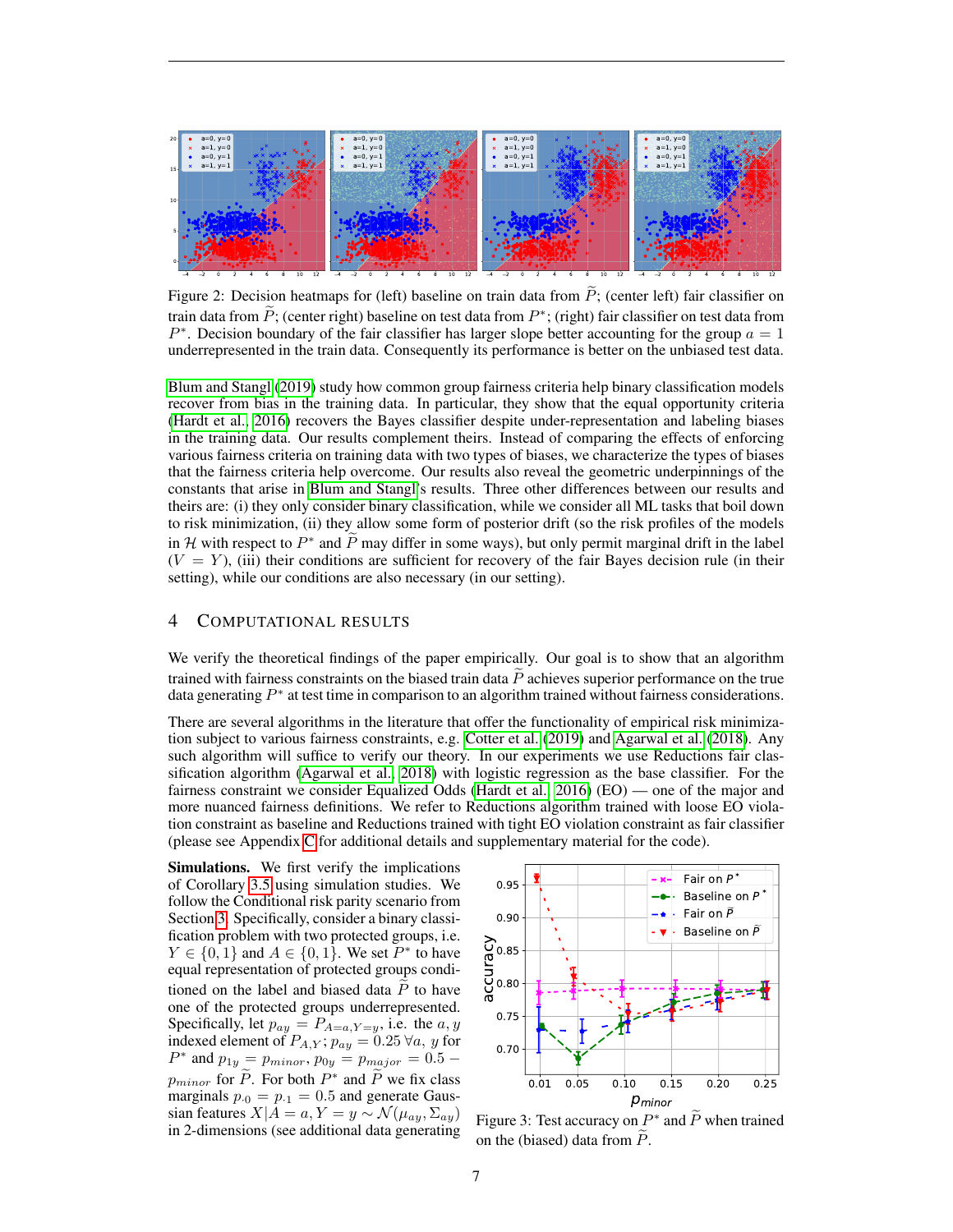## details in Appendix [C\)](#page-12-0). In Figure [2](#page-6-1) we show a

qualitative example of simulated train data from  $\tilde{P}$  with  $p_{minor} = 0.1$  and test data from  $P^*$ , and the convergenting desiring having a series of the property of the property of the property of the property of the pr the corresponding decision boundaries of a baseline classifier and a classifier trained with the Equalized Odds fairness constraint (irregularities in the decision heatmaps are due to stochasticity in the Reductions prediction rule). In this example fair classifier is *3% more accurate* on the test data and 1% less accurate on a biased test data sampled from  $P$  (latter not shown in the figure).

We proceed with a quantitative study by varying degree of bias in  $P$  via changing  $p_{minor}$  in [0.01, 0.25] and comparing performance of the baseline and fair classifier on test data from  $P^*$ and P. We present results over 100 runs of the experiment in Figure [3.](#page-6-2) Notice that the sum of each column of  $\widetilde{P}_{A,Y} - P_{A,Y}^*$  is 0 for any value of  $p_{minor}$  and we observe that the fair classifier has almost constant accuracy on  $P^*$  (consistently outperforming the baseline), as predicted by Corollary [3.5.](#page-4-1) The largest bias in the training data corresponds to  $p_{minor} = 0.01$ , where baseline is erroneous on the whole  $a = 1, y = 0$  subgroup (cf. Figure [2\)](#page-6-1) resulting in close to 75% accuracy corresponding to the remaining 3 (out of 4) subgroups. For  $p_{minor} = 0.05$  minority group acts as outliers causing additional errors at test time resulting in the worst performance overall. When  $p_{minor} = 0.25$ ,  $\widetilde{P} = P^*$  and all methods perform the same as expected. Results on  $\widetilde{P}$  correspond to the case where test data follows same distribution as train data, often assumed in the literature: here baseline can outperform fair classifier under the more extreme sampling bias conditions, i.e.  $p_{minor} \leq 0.1$ . We note that as the society moves towards eliminating injustice, we expect test data in practice to be closer to  $P^*$  rather then replicating biases of the historical train data  $\widetilde{P}$ .

Recidivism prediction on COMPAS data. We verify that our theoretical findings continue to apply on real data. We train baseline and fair classifier on COMPAS dataset [\(Angwin](#page-8-1) [et al., 2016\)](#page-8-1). There are two binary protected attributes, Gender (male and female) and Race

<span id="page-7-1"></span>

|                 | Test on $P^*$     | Test on $P$       |
|-----------------|-------------------|-------------------|
| Fair            | $0.652 + 0.013$   | $0.660 \pm 0.009$ |
| <b>Baseline</b> | $0.634 \pm 0.011$ | $0.668 \pm 0.010$ |

(white and non-white), resulting in 4 protected groups  $A \in \{0, 1, 2, 3, 4\}$ . The task is to predict if a defendant will re-offend, i.e.  $Y \in \{0, 1\}$ . We repeat the experiment 100 times, each time splitting the data into identically distributed 70-30 train-test split, i.e.  $\tilde{P}$  for train and test, and obtaining test set from  $P^*$  by subsampling test data to preserve Y marginals and enforcing equal representation at each of the 4 levels of the protected attribute A. We present results in Table [1.](#page-7-1) We see that our theory holds in practice: *accuracy of the fair classifier is 1.8% higher* on P ∗ . Baseline is expectedly more accurate on the biased test data from  $\ddot{P}$ , but only by 0.8%.

# <span id="page-7-0"></span>5 SUMMARY AND DISCUSSION

We showed that enforcing algorithmic fairness allows practitioners to recover from certain biases in the training data. The main insight from our theoretical results is enforcing risk-based fairness constraints mitigates bias in the training data that is orthogonal to the fairness constraints. In other words, regardless of the magnitude of the training bias, the fairness constraints just "soaks it up". On the other hand, fairness constraints play no part in mitigating the remaining parts of the bias.

Our results depend on the assumption that the Bayes decision on test data satisfies a risk-based notion of algorithmic fairness. This assumption is strong, but it is necessary to recover the Bayes classifier. To remove this assumption, we must weaken the goal to merely improving upon the risk minimizer on the biased data. The set of  $P^*$ 's for which enforcing the fair constraint improves accuracy is easy to characterize. Let F be a fairness constraint and  $\overline{R}$  and  $\overline{R}_{\mathcal{F}}$  be the (unconstrained) and fairness constrained risk minimizers with respect to  $P$ :

$$
\widetilde{R} \triangleq \arg\min_{R \in \mathcal{R}} \langle \widetilde{P}_{A,V}, R \rangle, \quad \widetilde{R}_{\mathcal{F}} \triangleq \arg\min_{R \in \mathcal{R} \cap \mathcal{F}} \langle \widetilde{P}_{A,V}, R \rangle.
$$

The set of P's for which enforcing the fairness constraint improves accuracy is  $\{P : \langle P, R_{\mathcal{F}} - R \rangle \leq$ 0}. In other words, as long as  $\overline{P}^*$  is in the preceding set, then enforcing the fairness constraint improves accuracy. Studying the structure of this set is a promising area of future work.

Taking a step back, the main takeaway for ML practitioners is possibility to encourage fairness and improve accuracy by enforcing risk-based fairness constraints during training. As long as they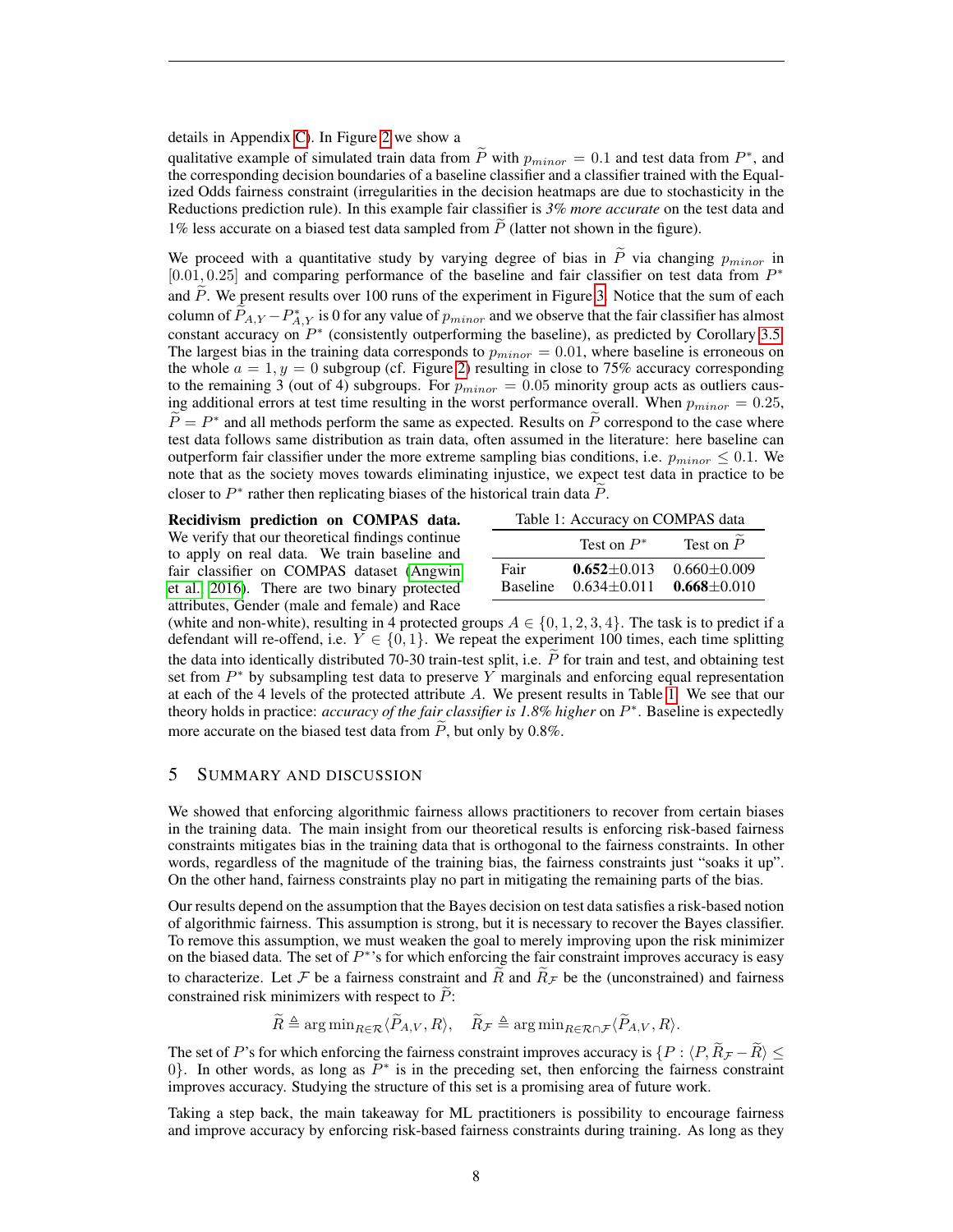choose the discriminative attribute carefully so that the risk profiles are identical in the training data and at test time, then it is possible to learn the Bayes decision rule on the test data from (biased) training data. This departs from most prior work on algorithmic fairness that starts with the premise that fairness is an intrinsically desirable property of an ML model. Unfortunately, although most ML practitioners agree that algorithmic fairness is desirable, they are generally unwilling to sacrifice accuracy of the model for fairness. This is a gap between ML practice and algorithmic fairness research, and our work is one way to close this gap. By aligning algorithmic fairness with the usual goal of ML practitioners, we hope that this argument enlists the "invisible hand" of accuracy to promote algorithmic fairness practices.

## **REFERENCES**

- <span id="page-8-4"></span>Alekh Agarwal, Alina Beygelzimer, Miroslav Dudík, John Langford, and Hanna Wallach. A Reductions Approach to Fair Classification. *arXiv:1803.02453 [cs]*, July 2018.
- <span id="page-8-1"></span>Julia Angwin, Jeff Larson, Surya Mattu, and Lauren Kirchner. Machine Bias. www.propublica.org/article/machine-bias-risk-assessments-in-criminal-sentencing, May 2016.
- <span id="page-8-7"></span>Richard Berk, Hoda Heidari, Shahin Jabbari, Michael Kearns, and Aaron Roth. Fairness in Criminal Justice Risk Assessments: The State of the Art. *arXiv:1703.09207 [stat]*, March 2017.
- <span id="page-8-8"></span>P. J. Bickel, E. A. Hammel, and J. W. O'Connell. Sex Bias in Graduate Admissions: Data from Berkeley. *Science*, 187(4175):398–404, February 1975. ISSN 0036-8075, 1095-9203. doi: 10. 1126/science.187.4175.398.
- <span id="page-8-12"></span>Avrim Blum and Kevin Stangl. Recovering from Biased Data: Can Fairness Constraints Improve Accuracy? *arXiv:1912.01094 [cs, stat]*, December 2019.
- <span id="page-8-14"></span>Joseph Frédéric Bonnans and Alexander Shapiro. *Perturbation Analysis of Optimization Problems*. Springer Series in Operations Research. Springer, New York, NY, 2000. ISBN 978-1-4612-7129- 1 978-0-387-98705-7.
- <span id="page-8-9"></span>Joy Buolamwini and Timnit Gebru. Gender Shades: Intersectional Accuracy Disparities in Commercial Gender Classification. In *Proceedings of Machine Learning Research*, volume 87, pages 77–91, 2018.
- <span id="page-8-10"></span>L. Elisa Celis, Anay Mehrotra, and Nisheeth K. Vishnoi. Interventions for Ranking in the Presence of Implicit Bias. January 2020.
- <span id="page-8-6"></span>Alexandra Chouldechova. Fair prediction with disparate impact: A study of bias in recidivism prediction instruments. *arXiv:1703.00056 [cs, stat]*, February 2017.
- <span id="page-8-0"></span>Danielle Keats Citron and Frank A. Pasquale. The Scored Society: Due Process for Automated Predictions. SSRN Scholarly Paper ID 2376209, Social Science Research Network, Rochester, NY, 2014.
- <span id="page-8-2"></span>Sam Corbett-Davies and Sharad Goel. The Measure and Mismeasure of Fairness: A Critical Review of Fair Machine Learning. *arXiv:1808.00023 [cs]*, July 2018.
- <span id="page-8-5"></span>Andrew Cotter, Heinrich Jiang, Maya Gupta, Serena Wang, Taman Narayan, Seungil You, and Karthik Sridharan. Optimization with Non-Differentiable Constraints with Applications to Fairness, Recall, Churn, and Other Goals. *Journal of Machine Learning Research*, 20(172):1–59, 2019. ISSN 1533-7928.
- <span id="page-8-13"></span>Nelson Dunford, Jacob T. Schwartz, William G. Bade, and Robert G. Bartle. *Linear Operators*. Interscience Publishers, 1958.
- <span id="page-8-11"></span>Sanghamitra Dutta, Dennis Wei, Hazar Yueksel, Pin-Yu Chen, Sijia Liu, and Kush R. Varshney. An Information-Theoretic Perspective on the Relationship Between Fairness and Accuracy. *arXiv:1910.07870 [cs, math, stat]*, October 2019.
- <span id="page-8-3"></span>Cynthia Dwork, Moritz Hardt, Toniann Pitassi, Omer Reingold, and Rich Zemel. Fairness Through Awareness. *arXiv:1104.3913 [cs]*, April 2011.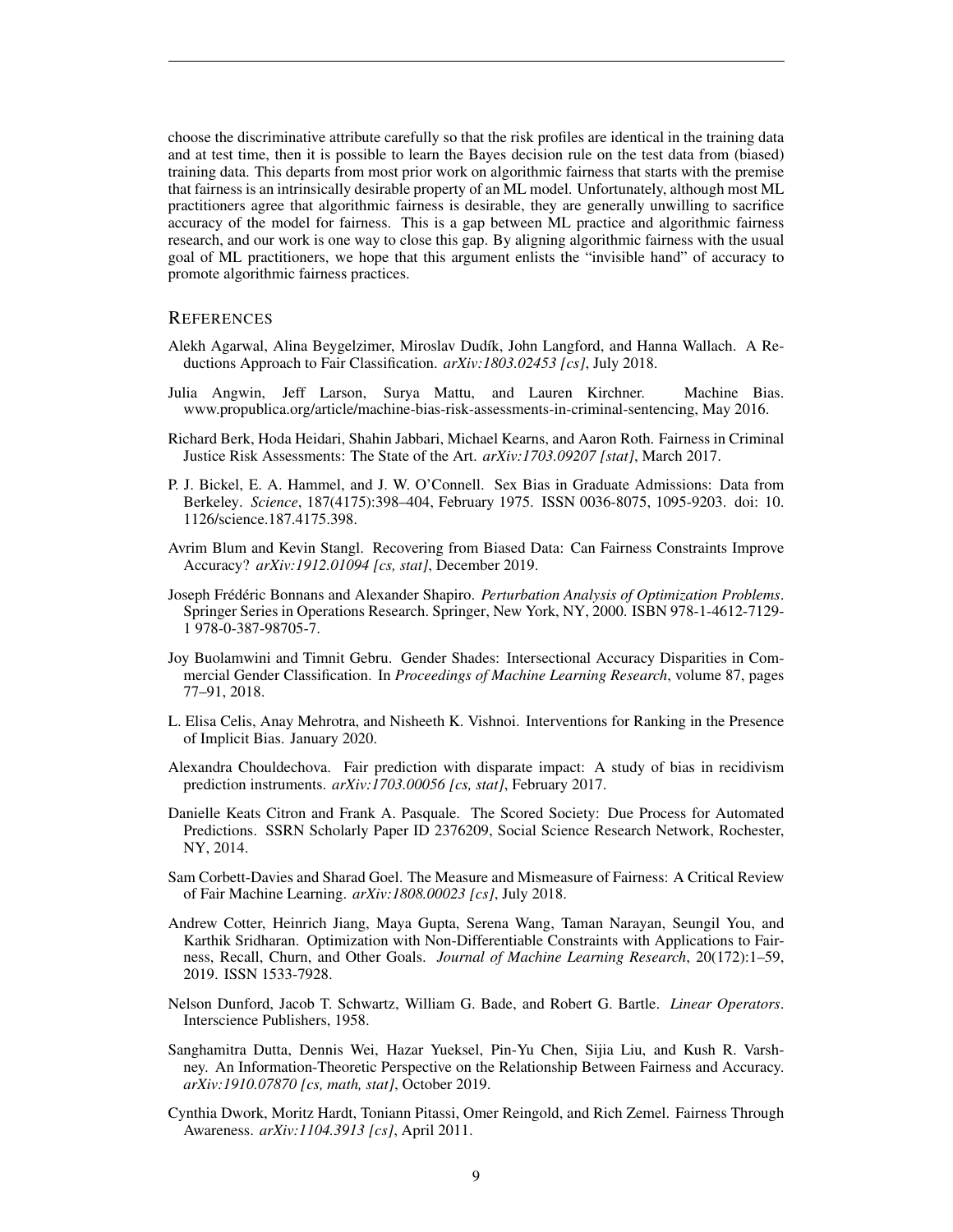- <span id="page-9-0"></span>Michael Feldman, Sorelle Friedler, John Moeller, Carlos Scheidegger, and Suresh Venkatasubramanian. Certifying and removing disparate impact. *arXiv:1412.3756 [cs, stat]*, December 2014.
- <span id="page-9-1"></span>Moritz Hardt, Eric Price, and Nathan Srebro. Equality of Opportunity in Supervised Learning. *arXiv:1610.02413 [cs]*, October 2016.
- <span id="page-9-7"></span>Jon Kleinberg and Manish Raghavan. Selection Problems in the Presence of Implicit Bias. January 2018.
- <span id="page-9-4"></span>Ya'acov Ritov, Yuekai Sun, and Ruofei Zhao. On conditional parity as a notion of nondiscrimination in machine learning. *arXiv:1706.08519 [cs, stat]*, June 2017.
- <span id="page-9-3"></span>Tom Simonite. The Best Algorithms Still Struggle to Recognize Black Faces. *Wired*, July 2019. ISSN 1059-1028.
- <span id="page-9-6"></span>Kaiyu Yang, Klint Qinami, Li Fei-Fei, Jia Deng, and Olga Russakovsky. Towards fairer datasets: Filtering and balancing the distribution of the people subtree in the imagenet hierarchy. In *Proceedings of the 2020 Conference on Fairness, Accountability, and Transparency*, pages 547–558, 2020.
- <span id="page-9-5"></span>Samuel Yeom and Michael Carl Tschantz. Discriminative but Not Discriminatory: A Comparison of Fairness Definitions under Different Worldviews. *arXiv:1808.08619 [cs, stat]*, September 2019.
- <span id="page-9-2"></span>Mikhail Yurochkin, Amanda Bower, and Yuekai Sun. Training individually fair ML models with sensitive subspace robustness. In *International Conference on Learning Representations*, Addis Ababa, Ethiopia, 2020.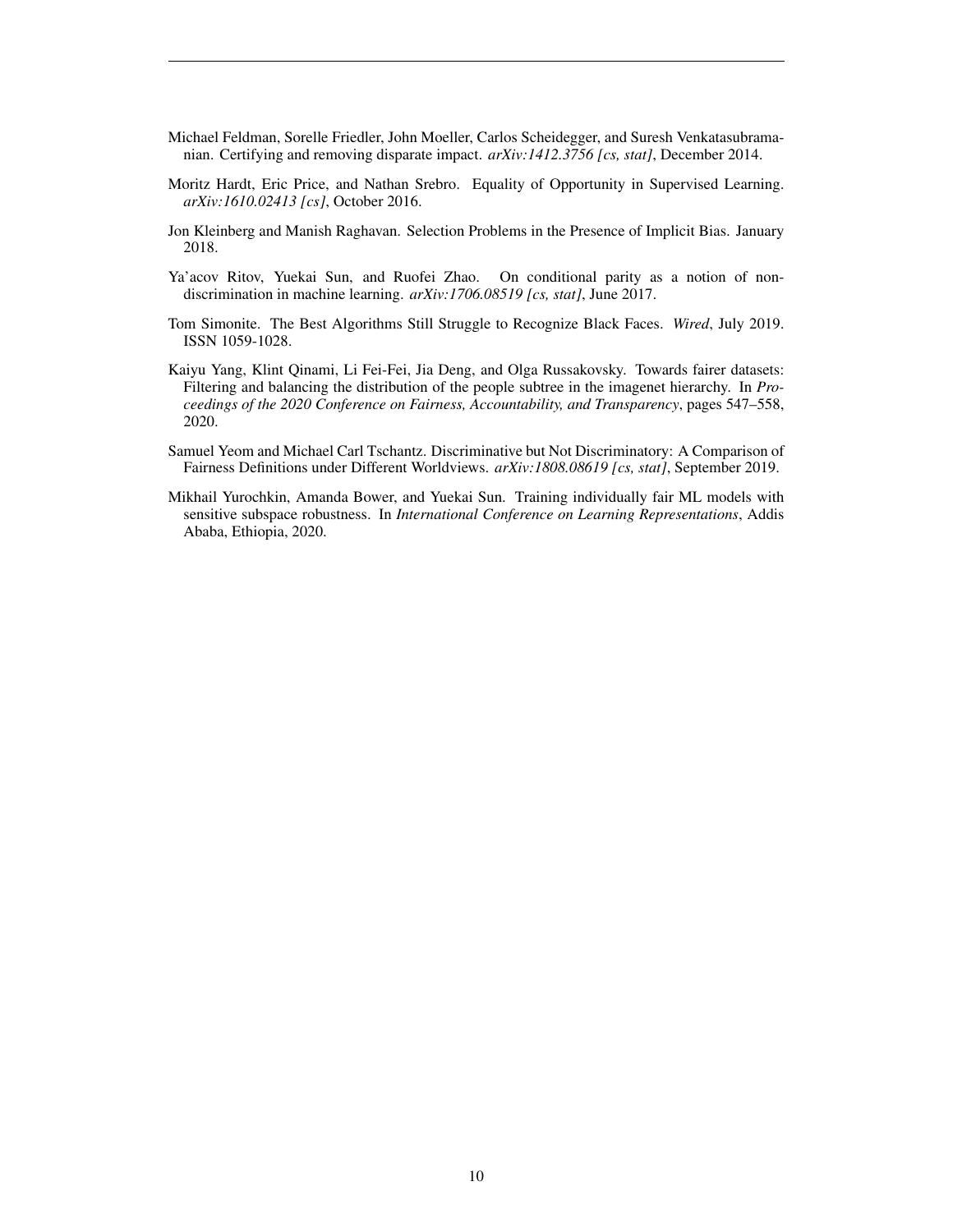# A PROOF OF THEOREM [3.4](#page-4-0)

In this section, we provide a proof of Theorem [3.4](#page-4-0) under the additional assumption that  $\mathcal A$  and  $\mathcal V$  are finite sets. Although less general, we feel that this proof is more instructive because it suggests the origin of [\(3.1\)](#page-4-5).

*Proof.* "if" direction: Let  $\widetilde{Z} = -\widetilde{P}_{A,V}$ . If [\(3.1\)](#page-4-5), then it is not hard to check that  $(R^*,\widetilde{Z})$  satisfies the optimality conditions of [\(2.4\)](#page-3-1):

<span id="page-10-1"></span>
$$
0 = \tilde{P}_{A,V} + \tilde{Z}, \quad \text{(stationarity)}
$$
\n
$$
R^* \in \mathcal{F}, \quad \text{(primal feasibility)}
$$
\n
$$
\tilde{Z} \in \mathcal{N}_{\mathcal{R}}(R^*) + \mathcal{F}^\perp \quad \text{(dual feasibility)}.
$$
\n(A.1)

 $\Box$ 

Indeed, we have stationarity by the definition of  $Z$ . We have primal feasibility because the unconstrained risk minimizer on unbiased data is algorithmically fair:  $R^* \in \mathcal{F}$ . We have dual feasibility because

$$
\widetilde{Z} = \Pi_{\mathcal{F}}(P_{A,V}^* - \widetilde{P}_{A,V}) - P_{A,V}^* + \Pi_{\mathcal{F}^\perp}(P_{A,V}^* - \widetilde{P}_{A,V}) \n\in \mathcal{N}_{\mathcal{R}}(R^*) + \mathcal{F}^\perp + \mathcal{F}^\perp \n= \mathcal{N}_{\mathcal{R}}(R^*) + \mathcal{F}^\perp,
$$

where we appealed to [\(3.1\)](#page-4-5) in the second step and recalled  $\mathcal{F}^{\perp}$  is a subspace in the third step. The FRM problem [\(2.4\)](#page-3-1) is convex, so [\(A.1\)](#page-10-1) implies  $R^*$  is an optimal point of (2.4).

"only if" direction: Assume  $R^*$  solves [\(2.4\)](#page-3-1). This implies there is  $\tilde{Z} \in \mathcal{N}_{\mathcal{R}}(R^*) + \mathcal{F}^{\perp}$  such that  $(R^*, \tilde{Z})$  satisfies [\(A.1\)](#page-10-1). By the stationary and dual feasibility conditions,

$$
\widetilde{Z} = -\widetilde{P}_{A,V} \in \mathcal{N}_{\mathcal{R}}(R^*) + \mathcal{F}^{\perp}.
$$
  
We write  $\widetilde{P}_{A,V}$  as  $\Pi_{\mathcal{F}}(P_{A,V}^* - \widetilde{P}_{A,V}) - P_{A,V}^* + \Pi_{\mathcal{F}^{\perp}}(P_{A,V}^* - \widetilde{P}_{A,V})$  and rearrange to obtain  

$$
\Pi_{\mathcal{F}}(P_{A,V}^* - \widetilde{P}_{A,V}) - P_{A,V}^* \in \Pi_{\mathcal{F}^{\perp}}(P_{A,V}^* - \widetilde{P}_{A,V}) + \mathcal{N}_{\mathcal{R}}(R^*) + \mathcal{F}^{\perp}
$$

$$
= \mathcal{N}_{\mathcal{R}}(R^*) + \mathcal{F}^{\perp},
$$

where we recalled  $\mathcal F$  is a subspace in the second step.

## <span id="page-10-0"></span>B CONTINUOUS DISCRIMINATIVE ATTRIBUTES

In this section, we state and prove a more general verion of Theorem [3.4](#page-4-0) that permits continuous discriminative attributes. In this more general setting, risk profiles are (integrable) functions on  $\mathcal{Z} \triangleq \mathcal{A} \times \mathcal{V}$ , so the fair risk minimization problem [\(A.1\)](#page-10-1) and its unconstrained counterpart are infinite dimensional optimization problems. We start by setting up the problem and reviewing relevant results from optimization theory.

Let  $(\mathcal{Z}, \Sigma)$  be a measurable space and S be the set of bounded measurable functions on  $(\mathcal{Z}, \Sigma)$ . We equip S with the sup norm. The risk set R and the fair constraint set F are generally subsets of S. The (topological) dual of S (denoted by  $S'$ ) is the set of finitely additive measures on equipped with the total variation norm [Dunford et al.](#page-8-13) [\(1958\)](#page-8-13). This result allows us to represent continuous linear functionals on such spaces with (finitely additive) measures, so it is a generalization of the more familiar Riesz–Markov–Kakutani representation theorem to spaces of (possibly discontinuous) measurable functions. We observe that the more familiar set of countably additive measures is a closed subset of  $Z'$ .

**Definition B.1** (Complemented subspace). Let  $\mathbb{B}$  be a Banach space and  $A \subset \mathbb{B}$  be a subspace. *We say* A *is complemented subspace of*  $\mathbb{B}$ *, if there exists another subspace*  $A_C \subset \mathbb{B}$  *such that*  $\mathbb{B} = A \oplus A_C.$ 

Henceforth, for if A is a complemented subset of a Banach space  $\mathbb{B}$ , (*i.e.*,  $A \oplus A_c = \mathbb{B}$ ) then we define  $\Pi_{A, A_C}(x)$  (resp.  $\Pi_{A_C, A}(x)$ ) is the component of x in A (resp.  $A_C$ ), i.e.  $\Pi_{A, A_C}(x) = x_1$ (resp.  $\Pi_{A_C, A}(x) = x_2$ ) where  $x = x_1 + x_2$  with  $x_1 \in A, x_2 \in A_C$ . Recall that, we define  $\mathcal F$  as the fair hyperplane. Previously it was a subspace of the risk set, now it becomes a subspace of  $S$ . We have the following assumption on the fair hyperplane: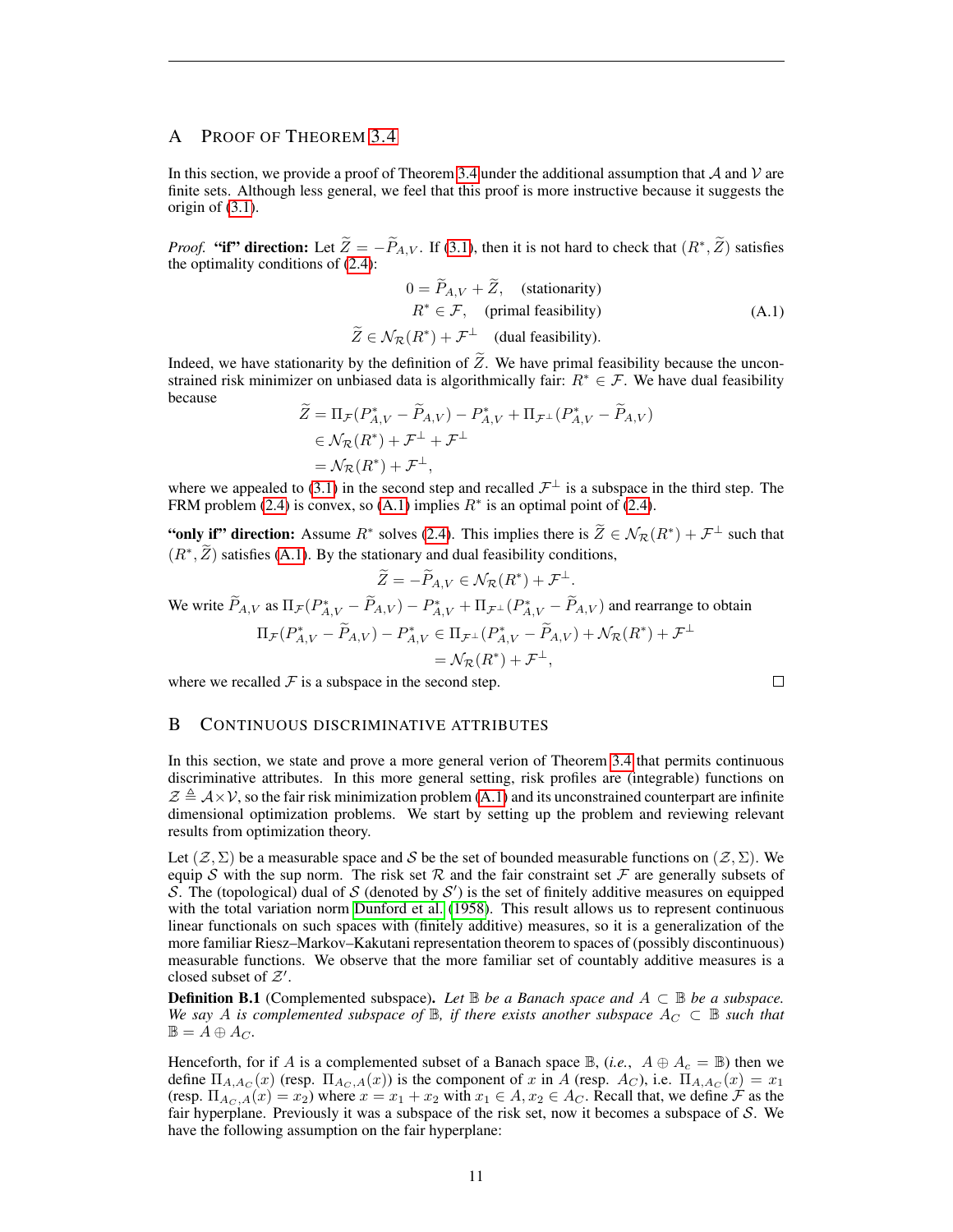**Definition B.2** (Annihilator). *For any*  $A \subset \mathbb{B}$  *we define its annihilator*  $A^{\perp} \subset \mathbb{B}'$  *as the set of bounded linear functions*  $f : \mathbb{B} \to \mathbb{R}$  *such*  $f(x) = 0$  *for all*  $x \in A$ *.* 

**Lemma B.3.** Let A be a complemented subspace in  $\mathbb B$ . Then  $A^{\perp}$  is complemented in  $\mathbb B'$ .

*Proof.* Since, A is complemented in B, there exists a subspace  $G \subset \mathbb{B}$  such that  $A \oplus G = \mathbb{B}$ . This implies, each  $x \in \mathbb{B}$  has the unique decomposition  $x = x_1 + x_2$ , where  $x_1 \in A$  and  $x_2 \in G$ . We consider the projection ma p  $\Pi_{A,G} : \mathbb{B} \to \mathbb{B}$  such that  $\Pi_{A,G}(x) = x_1$ . Let us define two following subspaces in  $\mathbb{B}'$ :

$$
\mathcal{H}_{A,G} = \{ f \circ \Pi_{A,G} \mid f \in \mathbb{B}' \}
$$
  

$$
\bar{\mathcal{H}}_{A,G} = \{ f - f \circ \Pi_{A,G} \mid f \in \mathbb{B}' \}.
$$

Note that,  $\bar{\mathcal{H}}_{A,G} \subset A^{\perp}$ . Also, for any  $f \in A^{\perp}$  we have  $f \circ \Pi_{A,G} = 0_{\mathbb{B'}} \implies f = f - f \circ \Pi_{A,G} \in A$  $\bar{\mathcal{H}}_{A,G}$ . This implies  $\bar{\mathcal{H}}_{A,G} = A^{\perp}$ . Furthermore,  $\mathbb{B}' = \mathcal{H}_{A,G} + \bar{\mathcal{H}}_{A,G}$  and for any  $f \in \mathcal{H}_{A,G} \cap \bar{\mathcal{H}}_{A,G}$ we have  $f(A) = f(G) = \{0\}$ . Hence,  $f = 0_{\mathbb{B}}$ . This implies  $\mathbb{B}' = \mathcal{H}_{A,G} \oplus \overline{\mathcal{H}}_{A,G} = \mathcal{H}_{A,G} \oplus \overline{\mathcal{H}}_{A,G}$  $A^{\perp}$ .  $\Box$ 

Finally, we review some relevant background on infinite dimensional optimization. Since we are mostly concerned with convex optimization problems with linear cost functions, the theory simplifies considerably.

**Definition B.4** (tangent cone). *The tangent cone of a closed convex set*  $C \subseteq \mathbb{B}$  *at a point*  $x \in C$  *is the closure of the cone of feasible directions at* x*:*

$$
T_{\mathcal{C}}(x) \triangleq \text{cl}\{d \in \mathbb{B} \mid \text{there is } \overline{t} > 0 \text{ such that } x + td \in \mathcal{C} \text{ for all } t \in [0, \overline{t}]\}.
$$

There are many notions of tangent cone in variational analysis (*e.g.* Clarke tangent cone, contingent cone, inner tangent cone *etc.*), but they all coincide for closed convex sets [Bonnans and Shapiro](#page-8-14) [\(2000\)](#page-8-14). Notably, this definition is identical to the definition (for convex sets) in finite dimensions.

**Definition B.5** (normal cone). *The normal cone of a closed convex set*  $C \subseteq \mathbb{B}$  *at a point*  $x \in C$  *is the polar cone of the tangent cone of* C *at* x*:*

$$
N_{\mathcal{C}}(x) \triangleq \{d' \in \mathbb{B}' \mid \langle d', d \rangle \leq 0 \text{ for all } d \in T_{\mathcal{C}}(x)\}.
$$

Proposition B.6. *Let* C *be a closed convex subset of a Banach space* B*. Consider the convex optimization problem*

$$
\min\nolimits_{x \in \mathcal{C}} \langle c, x \rangle.
$$

*A point* x <sup>∗</sup> ∈ C *is an optimal point iff*

$$
\langle c, d \rangle \ge 0 \text{ for any } d \in T_{\mathcal{C}}(x^*),
$$

where  $\langle c, \cdot \rangle$  *is the linear cost function and*  $T_{\mathcal{C}}(x^*)$  *is the tangent cone of*  $\mathcal C$  *at*  $x^*$ *. Equivalently,*  $x^*$  *is optimal if and only if*  $c \in N_{\mathcal{C}}(x^*)$ .

Recall that in a normed vector space  $\langle f, x \rangle$  means the value of the linear functional f at x. In our problem setting, points in the normed space  $S$  are integrable functions/random variables and linear functionals on S are (finitely additive) measures, so  $\langle f, x \rangle$  means expectation of the random variable x with respect to probability measure  $f$ .)

We are ready to state the extension of our main result to continuous discriminative attributes. As-sumptions [3.1,](#page-4-2) [3.2,](#page-4-3) [3.3](#page-4-4) from the main paper remain in effect. For continuous discriminative attributes, we impose an additional assumption.

<span id="page-11-0"></span>Assumption B.7. *The fair subspace* F *is complemented in* S*.*

This assumption is usually satisfied by common algorithmic fairness constraints: when RP is considered, F is the set of all constant functions from A to R. For CPR,  $\mathcal{F} \subseteq \mathcal{S}$  is the set of all functions  $f: \mathcal{A} \times \mathcal{Y} \to \mathbb{R}$  such that f is constant on the first co-ordinate, i.e.  $f(x_1, y) = f(x_2, y)$  for all  $x_1 \neq x_2 \in A$  and  $y \in Y$ . We now argue that, in both the cases F is a complemented subset of S under mild assumptions. For RP, we use the fact that any subspace  $A \subseteq S$  with  $\dim(A) < \infty$  or codim(A)  $<\infty$  is complemented. As  $\mathcal{F}^{RP}$  is the set of all constant functions, it has dimension 1